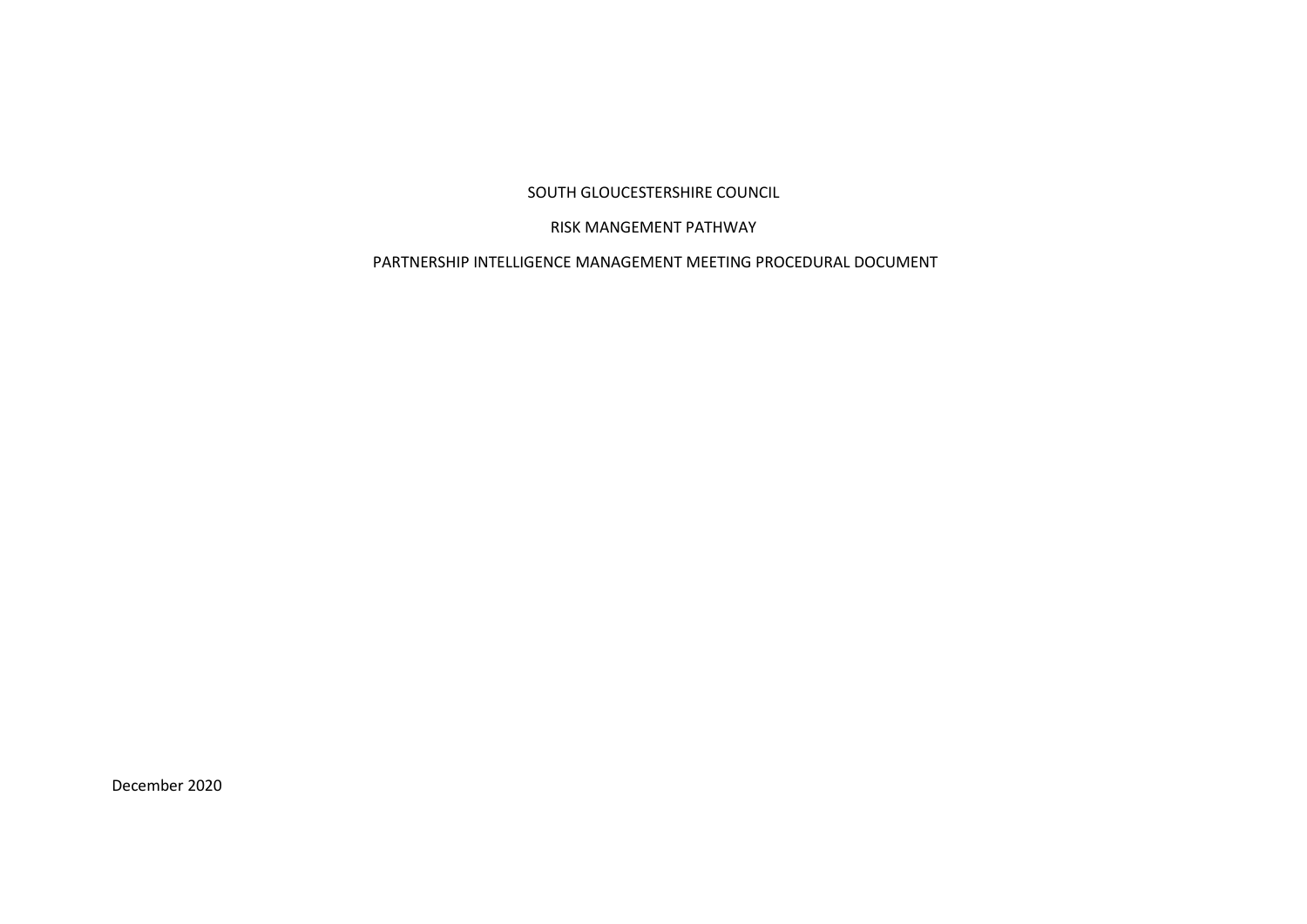## **PURPOSE**

This is a procedural guide for the newly formed Partnership Intelligence Management Meeting (PIMM) as a part of the process for managing extra familial harm.

## **INTRODUCTION**

Recent work within the safeguarding arena, specifically around young people, has identified that the traditional methodology of dealing with risk, where it is outside of the family home, and therefore not presented by either parent/carer or guardian, is not so well suited to the standard child protection arrangements. This is particularly the case where parents and carers are showing protective responses to risks, and doing as much as is within their ability at that time to keep a child safe.

The risks young people face during adolescence, compared with those faced by younger children, are more likely to be situated outside of the home environment and in public places where young people socialise. These extra-familial threats might arise at school and other educational establishments, from within peer groups, or more widely from within the wider community and/or online. Sexual exploitation, criminal exploitation, radicalisation, trafficking and peer on peer violence, (gang involvement, where parents/ carers are not perpetrators/ involved in the exploitation of the young person) are examples of extra-familial harms that young people may suffer.

For South Gloucestershire this has led to a review of the way in which community based harm is managed and coincides with the introduction of Violence Reduction Units across the Avon and Somerset Constabulary area.

A new Risk Management Pathway has been designed,( **Appendix A**) which will assist in identifying the level of risk to a child, whether it is familial or extra familial, and therefore which intervention is the most suitable.

An early part of that process is the Partnership Intelligence Management Meeting (PIMM).

## **WHAT IS THE PURPOSE OF THE PIM?**

The purpose of the Partnership Intelligence Meeting is to:

- Ensure the earliest possible identification of; young people who may be at risk of extra familial harm; possible perpetrators; locations or hotspots.
- Ensure that young people are supported at the earliest opportunity and at the right level to respond to the level of risk/ need. This will include signposting active cases to lead professionals, and ensuring referrals to children's social work service are made where there is known or suspected significant harm.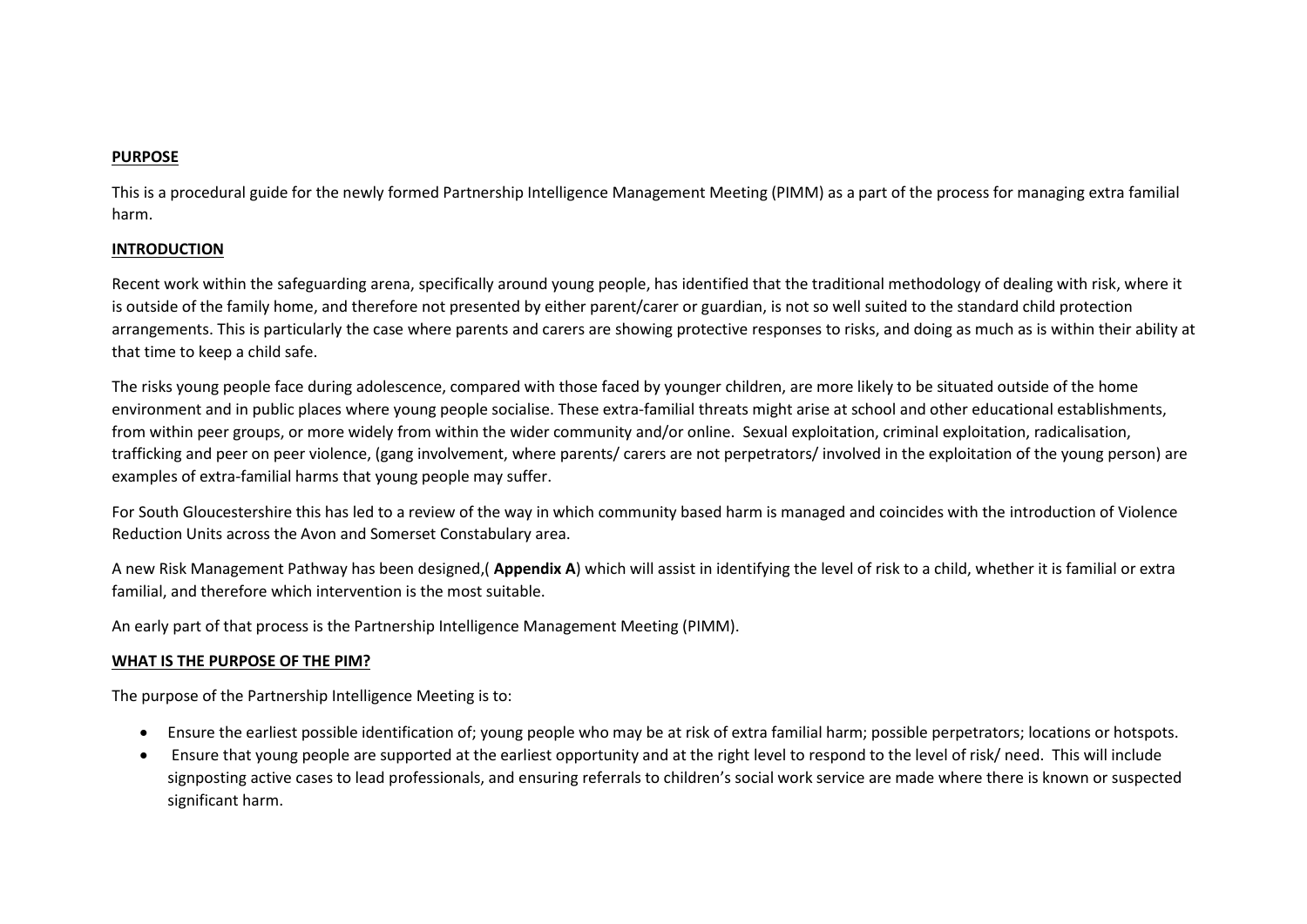• Ensure that information and intelligence is shared across partner agencies to develop an understanding of themes, emerging trends and links between a number of young people, possible perpetrators and locations/ places where young people may be experiencing extra familial harm.

The PIMM will take place fortnightly and will be chaired by the South Gloucestershire Violence Reduction Unit. The meetings will have a vice chair from YOT. The agenda for each meeting will be set by the chair.

Core membership for the PIMM will consist of representatives from:

- Strategic Safeguarding, South Glos Local Authority
- Operational Children's Social Care, South Glos Local Authority
- YPS (Young People's Support), South Glos Local Authority
- Education, South Glos Local Authority
- Lighthouse Safeguarding Unit, Avon and Somerset Constabulary
- MASH health
- Violence Reduction Unit, South Glos Local Authority
- Youth Offending Team, South Glos Local Authority
- BASE (Barnardos Against Sexual Exploitation)
- YPDAS, South Glos Local Authority
- Education Safeguarding Advisor
- Avon and Somerset Police

#### **HOW WILL IT WORK?**

Information/ intelligence will be brought and shared by all core members regarding emerging concerns about children or young people, possible perpetrators and locations/ hotspots and trends linked to extra familial harm of young people in South Gloucestershire.

This information/ intelligence will come from a number of sources for the two week period prior to the meeting including from police missing persons reports, from the VRU app and other VRU data, from Topaz multi agency meetings, allocated social work staff, ASB IMPACT panel and the Education High Risk Group meetings. The PIMM will manage and monitor a cohort based upon risk.

Actions will be agreed at the meeting which may include;

• The need for a mapping exercise to understand links/ associations.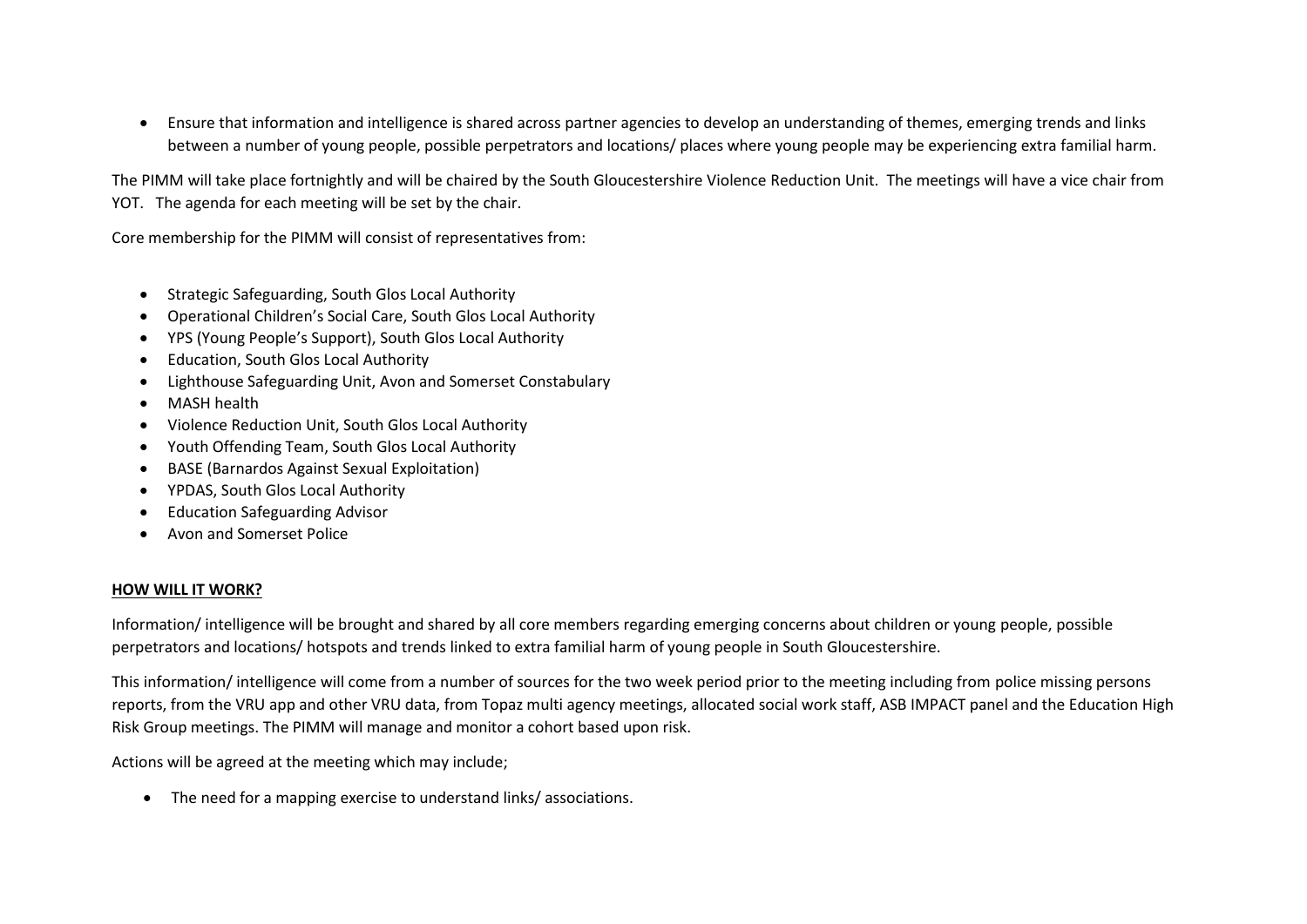- Information to be shared with organisations e.g. about a location identified as of concern.
- Referrals for individual young people e.g. Children's Social Care, YPDAS, BASE etc.
- The need for a Complex Risk Management Meeting in the case of concerns about a group of young people being exploited (see below).

All agreed actions will be reviewed at the subsequent meeting and thereafter. Any action plan relating to a community/location will be subject to the same review.

The cohort discussed as a result of the information sharing from professionals will be subject to three tiers, based upon identified or perceived risk;

# **Tier One – those who are deemed to be at the most significant risk and require immediate intervention and support – (Red Rating).**

Criteria for Tier One entry should include, but is not be limited to;

- Information or intelligence that points to an immediate risk of harm.
- That the information/intelligence can be supported or corroborated.
- Rapid escalation of, or entry into, crime or exploitation.
- Risk identified across multiple partners

In this case a lead professional should be identified or already be in place in order to co-ordinate action.

# **Tier Two – those where risk is identified but requires further investigation to identify support or intervention themes – (Amber rating).**

Criteria for Tier Two should include;

- Information or intelligence that points to a risk of harm that is not immediate.
- The information or intelligence requires further investigation
- Exploitation is suspected but as yet no associated crime or disorder.
- Single partner referral and therefore requires cross partnership investigation

Expectation is that a lead professional should be appointed to oversee the progress of the individual or cohort.

# **Tier Three – those where there may be limited or negligible risk of harm and require monitoring for future incidents/intelligence – (Green Rating)**.

Criteria for Tier Three should include;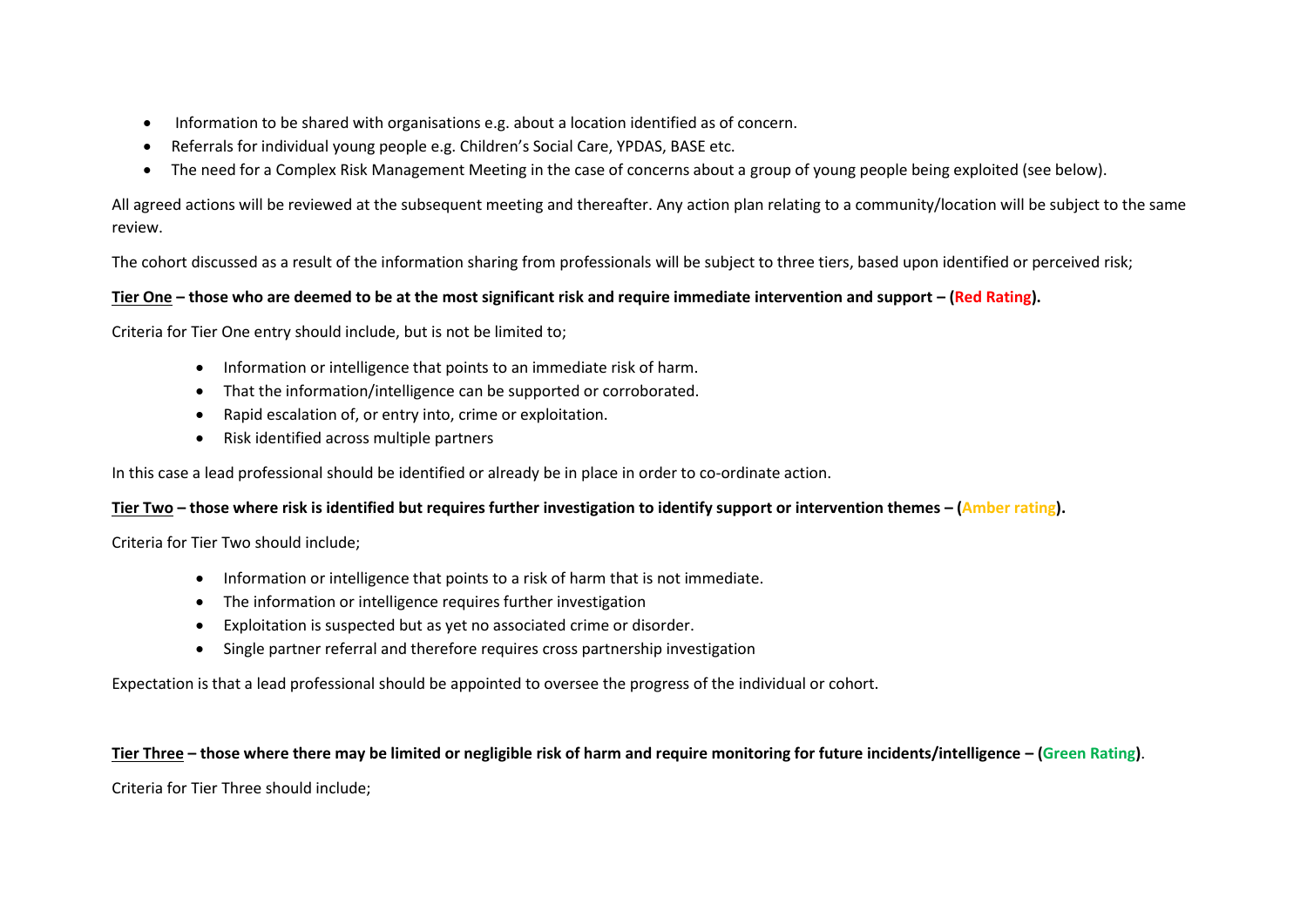- Information or intelligence which is third hand and cannot be in any way corroborated.
- Single partner referral and not known to any other agency/partner.
- Information or intelligence is not capable of being progressed for further investigation to identify risk.
- No obvious signs of exploitation or crime but indicators that something may be amiss such as out of character first missing episode/associated with another who may be known to PIMM.

It is fully expected that individuals within the Tiers will move up and down dependent on risk factors and possible harm requiring a more or less intensive level of support and intervention.

When the PIMM has been able to effect change and therefore reduce or negate the level of risk to a point where it can no longer be identified or appropriate long term support is in place, then the child will be removed from the PIMM cohort.

In the case of perpetrators the PIMM will aim to gather as much information as is possible to support law enforcement agencies with disruption. This could include the use of criminal legislation towards arrest, civil legislation with injunctions or even Anti-social Behaviour legislation with the deployment of Community Protection Warning/Community Protection Notice or Criminal Behaviour Order for example.

## **CASE MANAGEMENT AND ADMINISTRATION**

The PIMM will be administered with the assistance of a Technical Admin Support Officer from within the Safer Stronger Communities Team. That individual will assist with scheduling meetings, taking the minutes and circulation of information to partners.

Minutes and items relating to individuals will initially be captured on a working document, and lead professionals will be tasked with ensuring the transference of information to a substantiated record within either the Mosaic database and/or that of Niche for the Police, or Flare for the ASB Team.

All information captured at the PIMM will be stored securely within the Safer Stronger Communities secure folder which is a protected resource.

## **WHAT WILL THE GOVERNANCE BE?**

As part of the new Risk Management Pathway the PIMM will be subject to supervision and governance from the Extra Familial Harm Multi-agency Strategic Panel.

This will be made up of senior managers from Safer Stronger Communities, Integrated Childrens Services, Clinical Commissioning Group, Public Health and Avon and Wiltshire Partnership.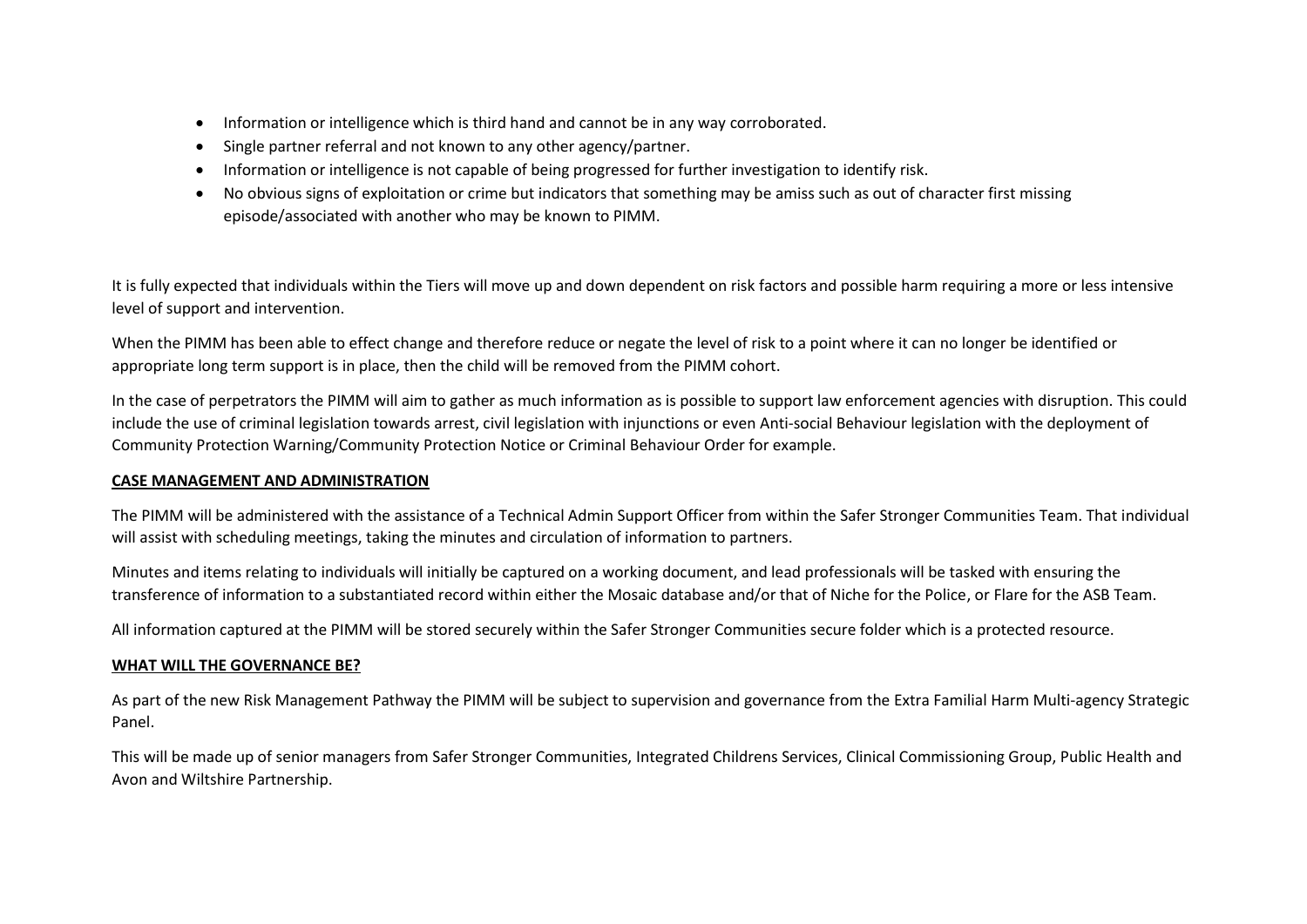Ultimately actions and processes completed within the entire Risk Management Pathway are the subject of scrutiny from The Childrens Partnership, formerly the Childrens Safeguarding Board, and from the Community Safety Partnership who oversee all things related to community safety, crime and disorder.